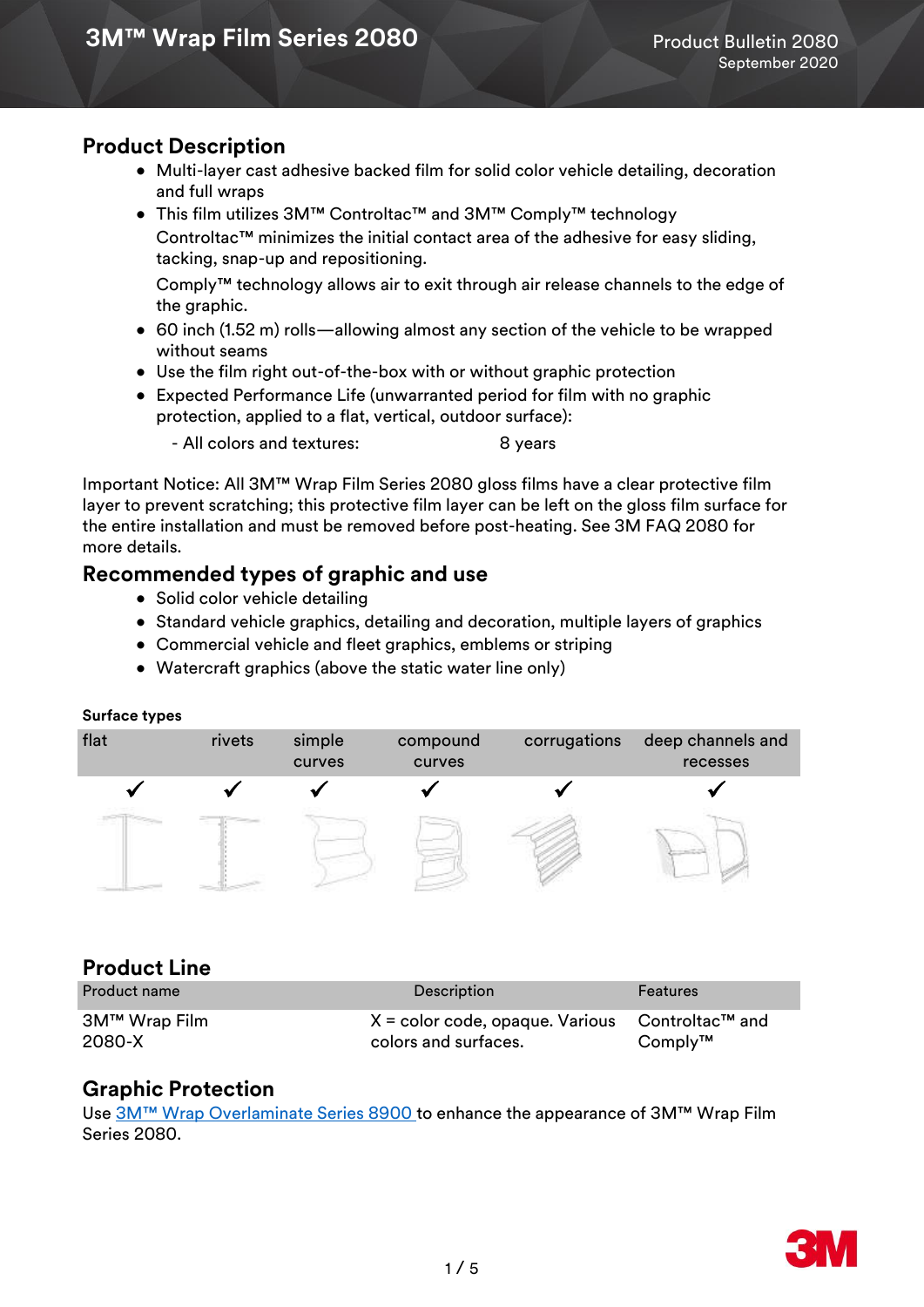## **Physical Properties**

The values displayed are the results of illustrative lab test measures made according to the indicated external norm and shall not be considered as a commitment from 3M

| Value                                                                                            | Characteristic                                                                                                               |                                                                                            |  |  |  |  |
|--------------------------------------------------------------------------------------------------|------------------------------------------------------------------------------------------------------------------------------|--------------------------------------------------------------------------------------------|--|--|--|--|
| Material                                                                                         | Cast vinyl                                                                                                                   |                                                                                            |  |  |  |  |
| Color                                                                                            | See colors of 3M™ Wrap Film 2080<br>Note: The opacity of these films vary and should be considered when<br>installing.       |                                                                                            |  |  |  |  |
| <b>Thickness</b><br>Values apply to 2080-M12;<br>designs vary slightly in thickness              | Film without adhesive:                                                                                                       | $3.5 \pm 0.4$ mil (0,09 $\pm$ 0,01 mm)                                                     |  |  |  |  |
| <b>ISO 534</b>                                                                                   | Film with adhesive:                                                                                                          | $4.5 \pm 0.6$ mil $(0,11 \pm 0,015$ mm)                                                    |  |  |  |  |
| Adhesive                                                                                         | channels                                                                                                                     | Acrylic, pressure-activated (slideable, repositionable), with air release                  |  |  |  |  |
| Adhesive appearance                                                                              | Grey or clear, depending on film color<br>Note: Grey adhesive color may be darker or lighter depending on the film<br>color. |                                                                                            |  |  |  |  |
| Adhesion                                                                                         | Aluminum etched                                                                                                              | $5.6 \pm 1.1$ lbf/in (25 $\pm$ 5 N /25 mm)                                                 |  |  |  |  |
| Indicative values                                                                                | Paint                                                                                                                        | $3.4 \pm 1.1$ lbf/in (15 $\pm$ 5 N /25 mm)                                                 |  |  |  |  |
| FTM 1, 24 h 23°C/50%RH                                                                           |                                                                                                                              |                                                                                            |  |  |  |  |
| Applied shrinkage<br>FTM <sub>14</sub>                                                           | $<$ 15 mils (0,4 mm)                                                                                                         |                                                                                            |  |  |  |  |
| Liner                                                                                            | Polyethylene-coated paper                                                                                                    |                                                                                            |  |  |  |  |
|                                                                                                  |                                                                                                                              |                                                                                            |  |  |  |  |
| Application method                                                                               | Dry only                                                                                                                     |                                                                                            |  |  |  |  |
| Substrate types                                                                                  |                                                                                                                              | Aluminum, chrome, glass, ABS, paint**, fiberglass with gel coat                            |  |  |  |  |
|                                                                                                  | sun exposure. 3M does not accept liability for glass breakage.                                                               | The application of film onto glass can cause glass break by uneven heat absorption through |  |  |  |  |
|                                                                                                  | ** Check adhesion to powder-coated or water-based paints.                                                                    |                                                                                            |  |  |  |  |
| Application temperature                                                                          | 60 - 90 °F (16 - 32 °C)                                                                                                      |                                                                                            |  |  |  |  |
| 3M recommends application at +65 °F to 73 °F (+18 °C to +23 °C) for optimum ease of application. |                                                                                                                              |                                                                                            |  |  |  |  |
| Temperature range after<br>application                                                           | -65 to +225 °F (-53 to +107 °C)                                                                                              |                                                                                            |  |  |  |  |
|                                                                                                  | (not for extended periods of time at the extremes)                                                                           |                                                                                            |  |  |  |  |
| <b>Chemical Resistance</b>                                                                       | . Resists mild alkalis, mild acids, and salt                                                                                 |                                                                                            |  |  |  |  |
|                                                                                                  |                                                                                                                              | • Excellent resistance to water (does not include immersion)                               |  |  |  |  |
|                                                                                                  | • Resists occasional fuel spills                                                                                             |                                                                                            |  |  |  |  |

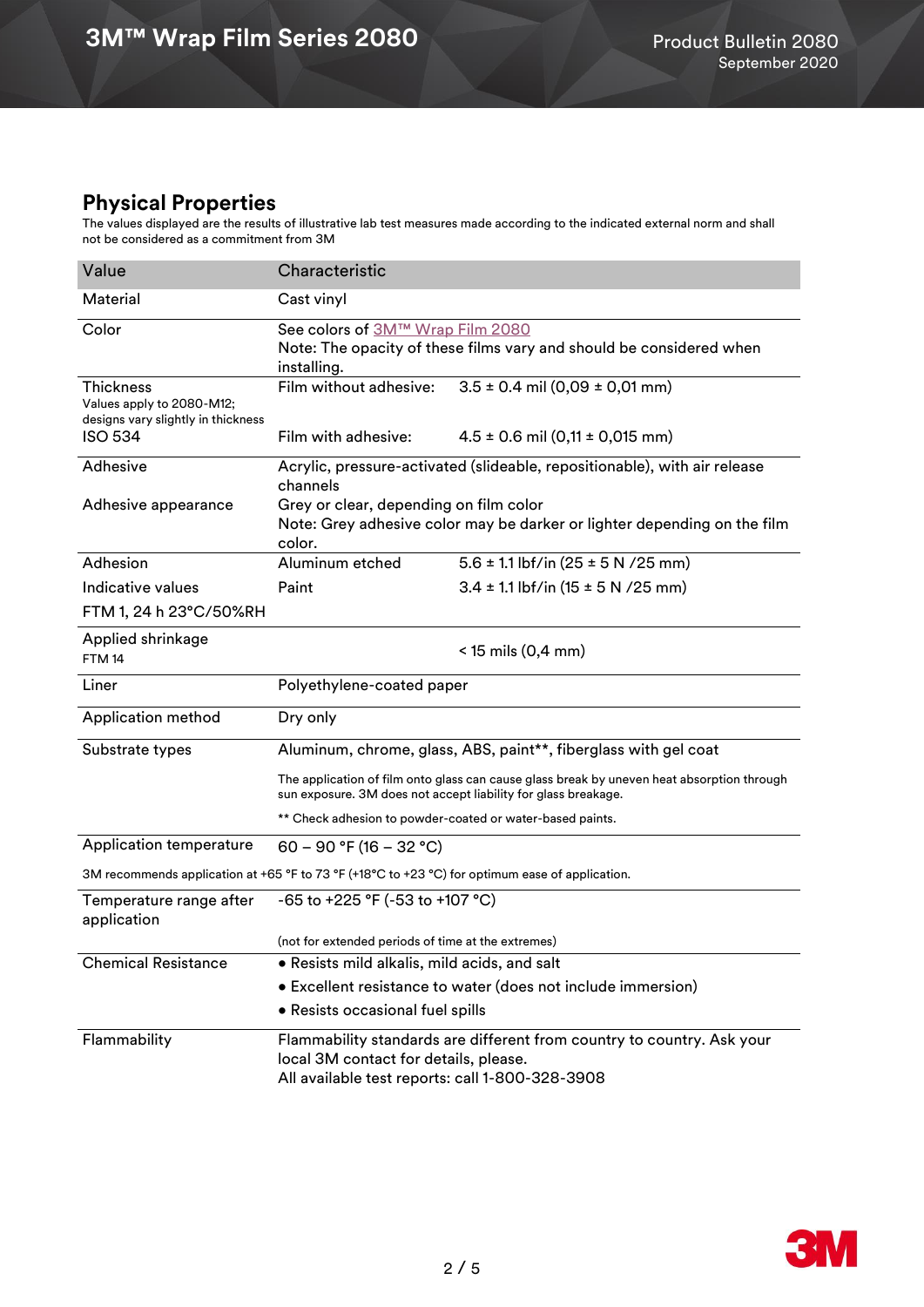# **Product Lifecycle**

| 3M™ Wrap Film Series 2080-X                                                                    |                                  |  | 2 | 3 | 4 | 5 |                              |
|------------------------------------------------------------------------------------------------|----------------------------------|--|---|---|---|---|------------------------------|
| Installation<br><b>Characteristics</b>                                                         | Challenging/High Skill           |  |   |   |   |   | Easy/Low Skill               |
| 24-hour adhesion                                                                               | Low                              |  |   |   |   |   | High                         |
| Long term adhesion                                                                             | Low                              |  |   |   |   |   | High                         |
| Removability                                                                                   | Not Designed for Easy<br>Removal |  |   |   |   |   | Designed for Easy<br>Removal |
| Follow the link for complete details about the criteria above and a comparison of all 3M films |                                  |  |   |   |   |   |                              |

# **Warranty Information**

3M Basic Product Warranty

3M Graphics Products are warranted to be free of defects in materials and manufacture at the time of shipment and to meet the specifications stated in its applicable 3M Graphics Product Bulletin and as further set forth in the 3M Graphics Warranties Bulletin.

3M™ Performance Guarantee and MCS™ Warranty

3M provides a guarantee/warranty on a finished applied graphic within the framework of 3M™ Performance Guarantee and/or 3M™ MCS™ warranty programs.

[Follow the link for a complete list of compatible products that are approved by 3M for use](https://www.3m.com/3M/en_US/graphics-signage-us/resources/warranties/)  [with the base film covered in this Bulletin and used for the creation of a graphic that may be](https://www.3m.com/3M/en_US/graphics-signage-us/resources/warranties/)  eligible for the 3M<sup>™</sup> MCS<sup>™</sup> Warranty or 3M Performance Guarantee.

# **Limited Remedy**

#### Unsuitable End Uses

3M recommended product end uses are listed in each 3M graphics product bulletin. End uses not listed in the applicable 3M Graphics Product Bulletins are typically not eligible for 3M Graphics Warranties. For non-recommended and/or non-warranted end uses or applications, users must test and approve the end uses or applications, assume any associated risks, and acknowledge that 3M has no liability for such end uses or applications. Please contact your 3M representative with any questions about graphic applications, end uses, and warranties.

#### Limitation of liability

Except where prohibited by law, 3M SHALL NOT UNDER ANY CIRCUMSTANCES BE LIABLE TO PURCHASER OR USER FOR ANY DIRECT (EXCEPT FOR THE LIMITED REMEDY PROVIDED IN THE 3M GRAPHICS WARRANTIES BULLETIN), INDIRECT, SPECIAL, INCIDENTAL, OR CONSEQUENTIAL DAMAGES (INCLUDING, BUT NOT LIMITED TO, LABOR, NON-3M MATERIAL CHARGES, LOSS OF PROFITS, REVENUE, BUSINESS, OPPORTUNITY, OR GOODWILL) RESULTING FROM OR IN ANY WAY RELATED TO 3M'S GRAPHICS PRODUCTS, SERVICES, or THIS BULLETIN. This limitation of liability applies regardless of the legal or equitable theory under which such losses or damages are sought.

3M Commercial Solutions products are not tested against automotive manufacturer specifications!

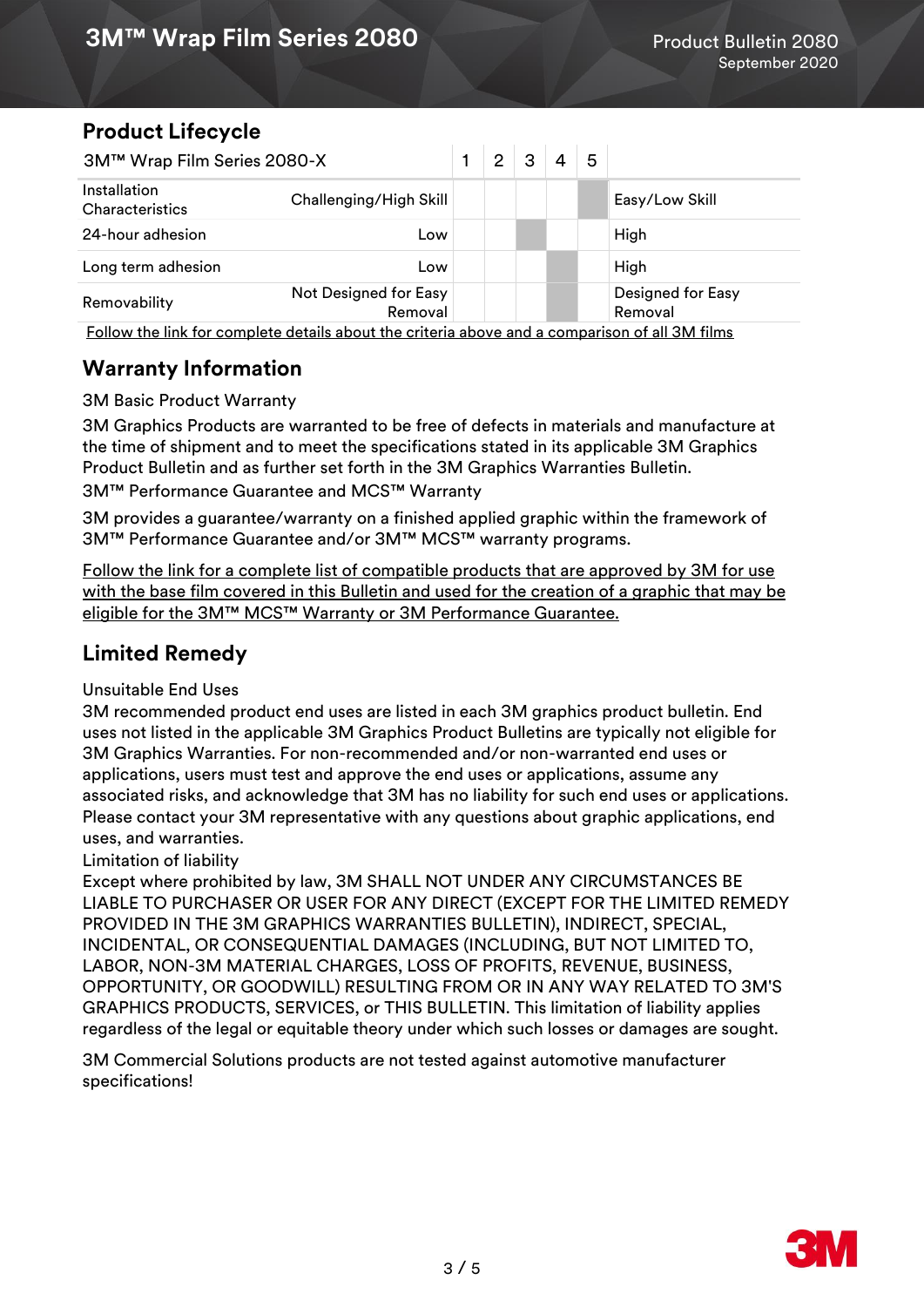# **Graphic Manufacturing**

#### **Vehicle wrapping**

Textured, metallic, pearl, and color flip films may have a directional characteristic in their appearance. For the best overall appearance, do not alternate between lengthwise and widthwise graphic panels.

Film colors vary from lot-to-lot. For consistent looking color use the same lot number of film for an entire vehicle.

To maximize a graphic's bond to the substrate 3M recommends to use 3M™ Tape Primer 94 in areas that will be partly stretched, particularly on the edges of the film. Important Note: Consult air quality regulations before using 3M™ Tape Primer 94.

#### **Sheeting, Scoring and Film Cutting**

Important Note: The thickness and texture of this film makes it more difficult to cut and weed cleanly. Use clean, sharp, properly aligned blades. The user must assume with responsibility of the outcome, so always test and approve before cutting a large job. [See 3M Instruction Bulletin 4.1 for Sheeting, Scoring and Film Cutting details](http://multimedia.3m.com/mws/media/12586O/4-1-scoring-and-cutting.pdf)

#### **Application Tapes**

See instruction bulletin 'AT-[1' for information about selection and use of suitable application](http://multimedia.3m.com/mws/media/1032943O/instruction-bulletin-at-1-application-tables.pdf)  [tapes for this product, please.](http://multimedia.3m.com/mws/media/1032943O/instruction-bulletin-at-1-application-tables.pdf)

### **Application and Installation**

In addition to other 3M Bulletins specified in this document, the following Bulletins and Videos provide details that you may need to successfully apply a graphic.

[See 3M Instruction Bulletin 5.36 for application techniques for automobiles, vans and buses.](http://multimedia.3m.com/mws/media/100373O/5-36-application-techniques-for-automobiles-vans-and-buses.pdf) 

[See 3M Instruction Bulletin 5.4 for application: fleet trucks.](https://multimedia.3m.com/mws/media/12597O/5-4-application-of-film-to-vehicles-special-applications.pdf)

[See 3M Instruction Bulletin 5.45 for application techniques for railcars.](http://multimedia.3m.com/mws/media/576877O/5-45-application-techniques-for-railcars.pdf)

[See 3M Instruction Bulletin 5.42 for application and special considerations for watercrafts.](http://multimedia.3m.com/mws/media/503711O/application-special-considerations-for-watercraft.pdf)

[See 3M Instruction Bulletin 5.46 for application on substrate with recesses](https://multimedia.3m.com/mws/media/1614253O/5-46-application-on-substrates-with-recesses-instruction-bulletin.pdf)

[See 3M Instruction Bulletin 5.5 for general procedures for interior and exterior dry](http://multimedia.3m.com/mws/media/9620O/5-5-application-dry-method.pdf)  [application.](http://multimedia.3m.com/mws/media/9620O/5-5-application-dry-method.pdf) [3M FAQ 2080](https://multimedia.3m.com/mws/media/1813028O/3m-wrap-film-series-2080-faqs-for-wrap-shops.pdf)

### **Maintenance, Cleaning and Removal**

Use a cleaner designed for high-quality painted surfaces. The cleaner must be wet, nonabrasive, without solvents, and have a pH value between 3 and 11 (neither strongly acidic nor strongly alkaline).

These films can be removed with the aid of heat.

[See 3M Instruction Bulletin 6.5 for information about storage, handling, maintenance and](http://multimedia.3m.com/mws/media/12593O/6-5-storage-handling-maintenance-removal-of-films-sheetings.pdf)  [removal of films and sheetings.](http://multimedia.3m.com/mws/media/12593O/6-5-storage-handling-maintenance-removal-of-films-sheetings.pdf)